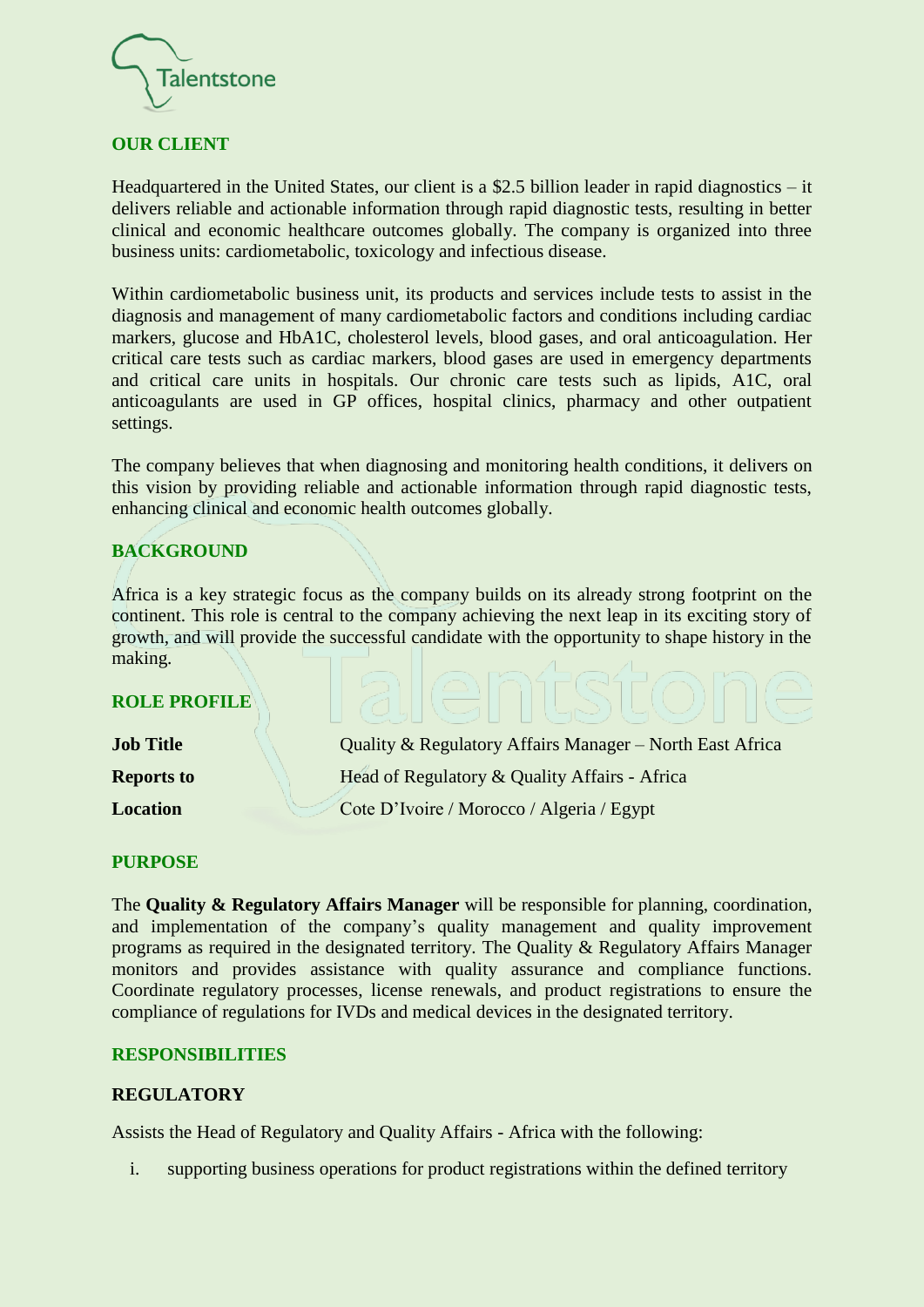

- ii. development of registration plans in accordance with the company's Africa business plans
- iii. facilitation of all registrations of the company's products in Affiliate and Distributor countries in the defined territory.
- iv. providing visibility and reporting of ongoing product registrations and its status and to other stakeholders with the use of the product registration trackers where required
- v. communication of expected product design changes received from Legal manufacturers onto distributors and authorities, collects such information from distributors and authorities on their impact and informs the Legal manufacturer and distributor on actions resulting from these changes
- vi. communicating and clarifying when required, the registration requirements through to the Legal Manufacturers
- vii. communicating and informing the company's legal manufacturers of relevant expected regulatory changes, and keeping abreast of such changes in the defined territory.
- viii. providing updates into GRID for Africa (the company's Regulatory Database) through regulatory intelligence gathered via Commercial team, Distributors and authorities in the designated territory.
- ix. promoting awareness of Quality and Regulatory Affairs throughout the organisation /and with distributors through organised training programmes as and when required.
- x. work together with the Technical Service Team in collating of information on any Potential Reportable Events in the designated territory.

## **QUALITY**

- xi. Ensures that all global quality procedures applicable to the region are implemented and maintained in accordance to procedure, through periodic audits and in country visits;
- xii. Assists in onboarding of new distributors for the territory and implement distributor compliance program in the designated territory;
- xiii. Performs distributor audits as per program. Identify risks that impact quality on the company's products and services and work with distributors on improvements for risk aversion;
- xiv. Assists the Head of Regulatory and Quality Affairs Africa in the planning, implementation, monitoring and close out of field corrective actions (FCAs) in the affected designated territory;
- xv. Provides periodic updates of FCA status to Head of Regulatory and Quality Affairs Africa and other stakeholders in the designated territory;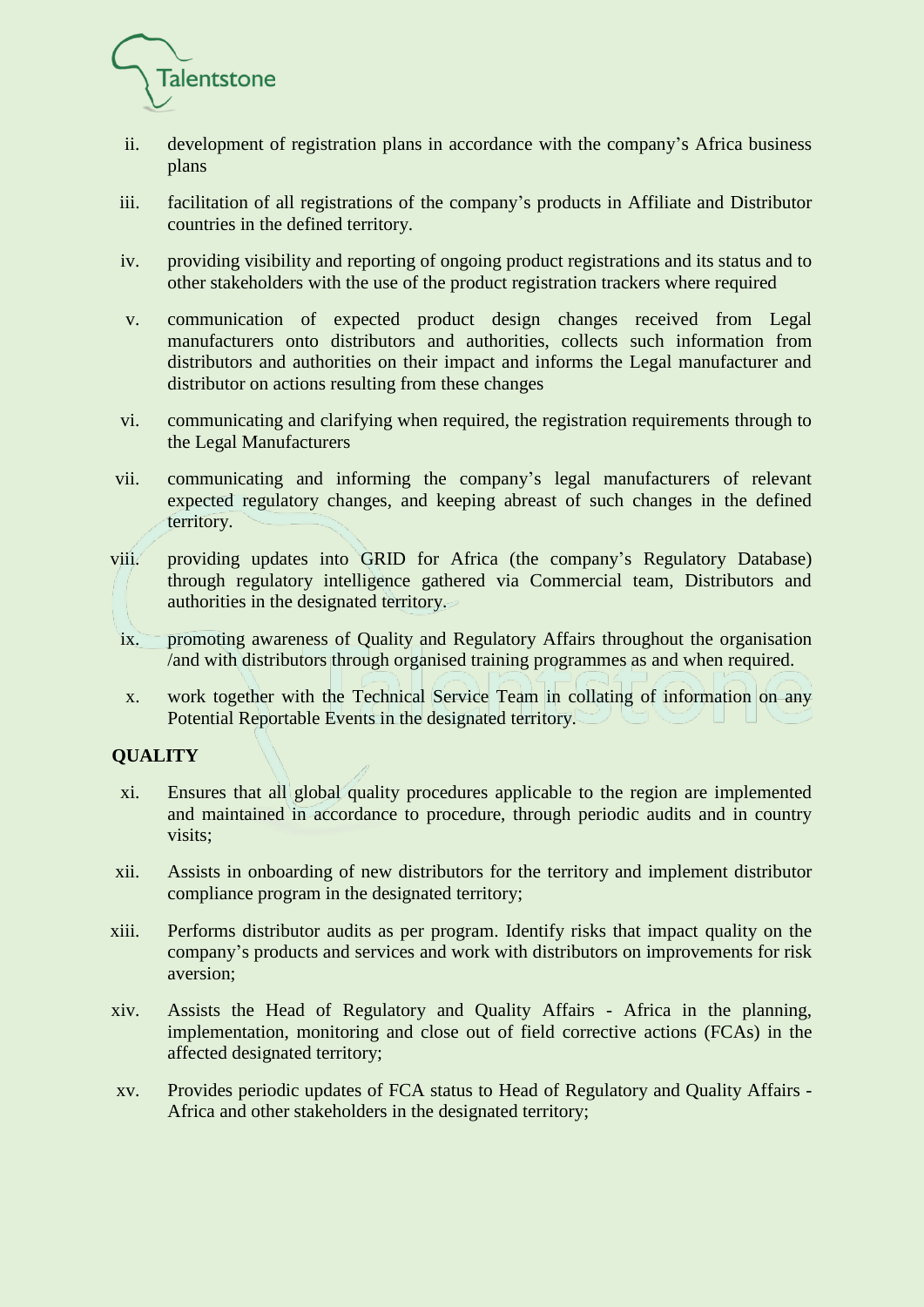

xvi. Assists the Head of Regulatory and Quality Affairs - Africa in product modification reporting and adverse event reporting to regulatory authorities within the defined territory as required.

## **QUALIFICATION / EXPERIENCE REQUIREMENTS**

#### **Education:**

i. Bachelors level degree in Sciences or a related discipline

#### **Experience:**

- ii. Minimum of five years within the medical industry in Quality / Regulatory / Product Management functions;
- iii. Strong effective communicator both oral and written and have a command of English and French language;
- iv. Familiar with ISO Quality System standard concepts and procedures will be advantageous;
- v. Insight of the Regulatory Requirements of the region;
- vi. Must be willing to travel;
- vii. Competent in Word and Excel Demonstrated ability to increase productivity and continuously improve methods, approaches, and departmental contribution while remaining cost-sensitive;
- viii. Attention to detail;
- ix. Demonstrates reliability to get the assigned work done in accordance within prescribed deadlines;
- x. Communicates constructively to express thoughts and ideas clearly in a positive, confident, and respectful manner;
- xi. Shares openly and willingly information, knowledge, and experience and takes the initiative to keep other team members informed;
- xii. Work with others to accomplish tasks in achievement of organizational goals;
- xiii. Deals with problems in a solutions-oriented manner and collaborate with others to find solutions and form action plans;
- xiv. Exhibits flexibility and adaptability in dealing with changing situations, with consideration and compromise to different points of views on order to move forward to making of decisions;
- xv. Shows commitment to the own responsibilities and as well as the overall teams goals and successes;